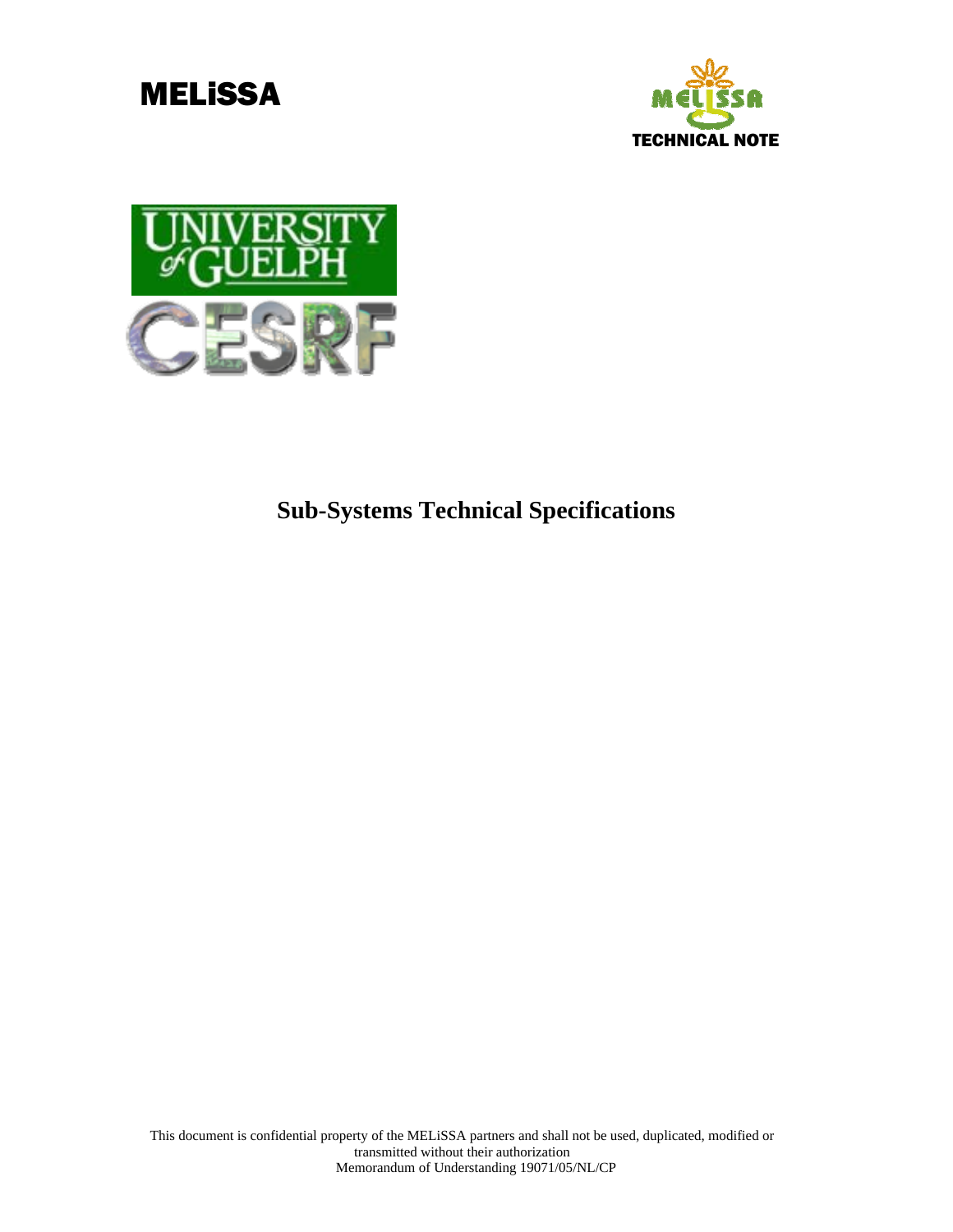



### Prepared by/Préparé par Geoffrey Waters Reference/Réference 19772/06/NL/GM Issue/Edition 1 Revision/Révision 0 Date of issue/Date d'édition October 1, 2007 Status/Statut Draft

#### APPROVAL

| Title | Prototype Sub-Systems Specifications and Issue |  |         | Revision |  |
|-------|------------------------------------------------|--|---------|----------|--|
| Titre | User Manual                                    |  | Edition | Révision |  |
|       |                                                |  |         |          |  |

| Author | Waters<br>$\sim$<br>U. | Date | 10/07<br>$\blacksquare$ |
|--------|------------------------|------|-------------------------|
| Auteur |                        | Date |                         |

| Approved by         | M. Dixon |      | Date $1/10/07$ |
|---------------------|----------|------|----------------|
| <i>Approuvé par</i> |          | Date |                |

### CHANGE LOG

| Issue/ <i>Edition</i> | Revision/ <i>Révision</i> | Status/ <i>Statut</i> | Date/ <i>Date</i> |
|-----------------------|---------------------------|-----------------------|-------------------|
| Draft                 |                           | Draft                 | 1/10/07           |
| Final                 |                           | Final                 | 18/06/08          |
|                       |                           |                       |                   |

### Distribution List

| Name/Nom                | Company/Société | Quantity/ <i>Quantité</i> |
|-------------------------|-----------------|---------------------------|
| <b>MELISSA Partners</b> |                 |                           |
|                         |                 |                           |

#### TABLE OF CONTENTS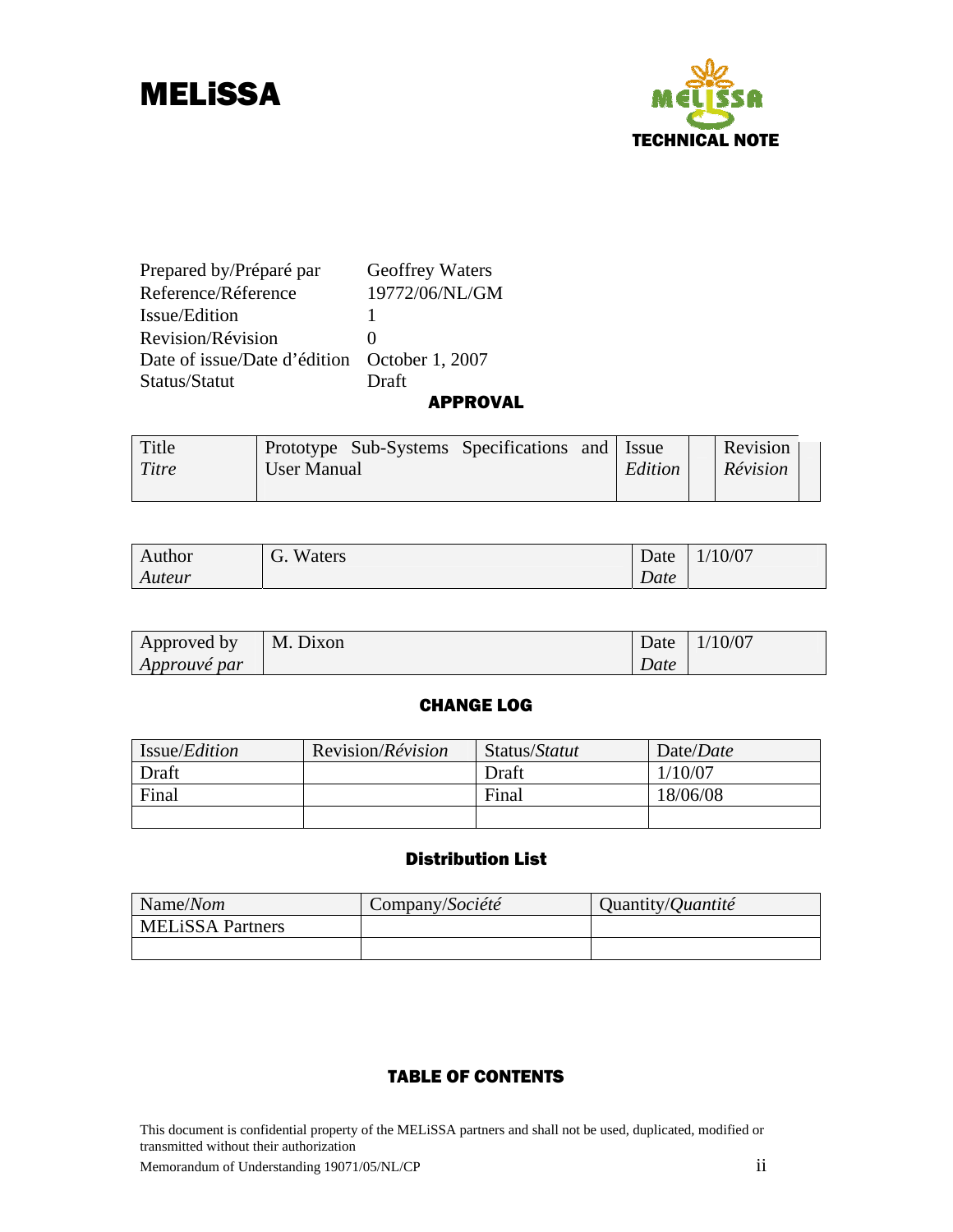

| 3.2. Atmospheric Control Sub-System - Temperature, Humidity, Pressure and |  |
|---------------------------------------------------------------------------|--|
|                                                                           |  |
|                                                                           |  |
|                                                                           |  |
|                                                                           |  |
|                                                                           |  |

### TABLE OF FIGURES

| Figure 3.1-1. Exterior view of the prototype air lock. Shown are the gloves, window and  |
|------------------------------------------------------------------------------------------|
|                                                                                          |
| Figure 3.2-1. View of the air handling unit. Shown are the blower, hot and chilled water |
| coils, the rotary fee-through shaft and the exterior mounted motor. The air intake is    |
|                                                                                          |
|                                                                                          |
|                                                                                          |
|                                                                                          |
| Figure 3.5-1. Lamp Loft cover. Shown are the exhaust fans and vents, hinges and support  |
|                                                                                          |

#### TABLES

|  |  |  | Table 2.2-1. HPC materials, $^{(1)}$ Pure phenolic thermosetting resinous coating, $^{(2)}$ |  |  |
|--|--|--|---------------------------------------------------------------------------------------------|--|--|
|  |  |  |                                                                                             |  |  |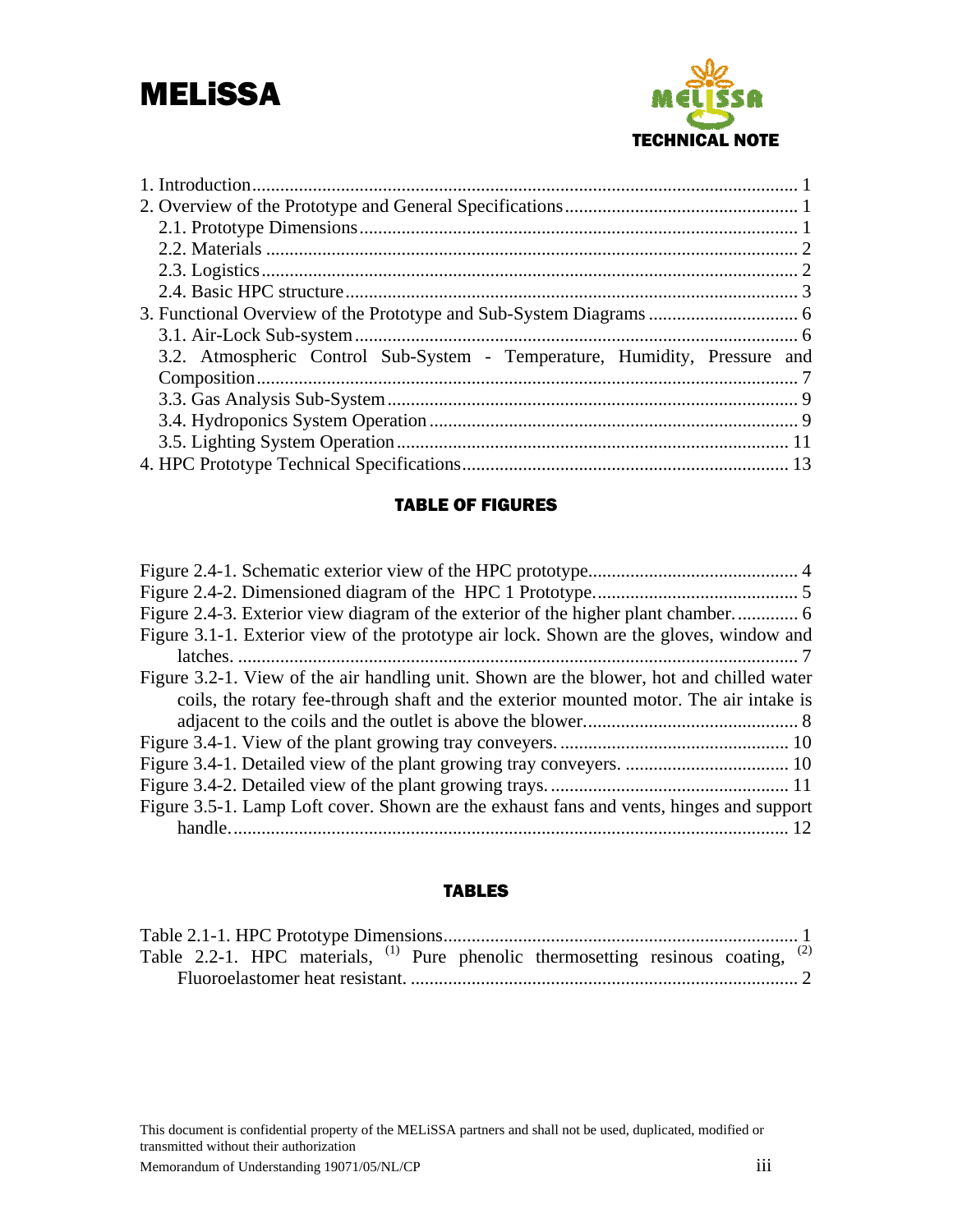

# <span id="page-3-0"></span>**1. Introduction**

This document provides an overview of the sub-systems specifications for the prototype chamber. The bulk of the information is provided on companion CDs which provide an exhaustive part list and specifications (EXCEL database), CAD and PDF images of all part and sub-system CAD drawings and photographic images of all parts. Detailed specification sheets for parts not custom made are also provided.

The test in this document is provided to give a brief overview of the prototype subsystems. The reader should consult the companion CDs for more detailed specifications.

**CD -1: HPC Prototype Parts Specifications and Equipment Database** 

**CD -2: HPC Prototype Sub-System and Part CAD Drawings** 

**CD -3: HPC Prototype Sub-System and Part Photographic Images** 

**CD -4: HPC Prototype Part Detailed Specifications Sheet** 

# **2. Overview of the Prototype and General Specifications**

## **2.1. Prototype Dimensions**

At the MELISSA general working meeting held 29/30 November 2001, it was decided, initially, that three crops be selected for production trials within the MPP. The selected species were wheat (*Triticum aestivum* L.), lettuce (*Lactuca sativa* L. cv. Grand Rapids) and beet (*Beta vulgaris* cv*.* Detroit Medium Red). These crops are representatives of plants with varying harvest index (edible biomass/total biomass, dwb) and mineral composition. As such, they each provide a unique challenge to the first compartment of the MELiSSA loop.

From empirical productivity values obtained from controlled environment trials of beet and lettuce (CESRF) it was determined that  $15m^2$  of crop production space (5 m<sup>2</sup> per chamber) would suffice in meeting the biomass production target based on a 20% of oneperson-day diet (edible dwb basis).

The dimensions of the chamber are therefore determined as follows:

### **Table 2.1-1. HPC Prototype Dimensions**

**Dimension Value**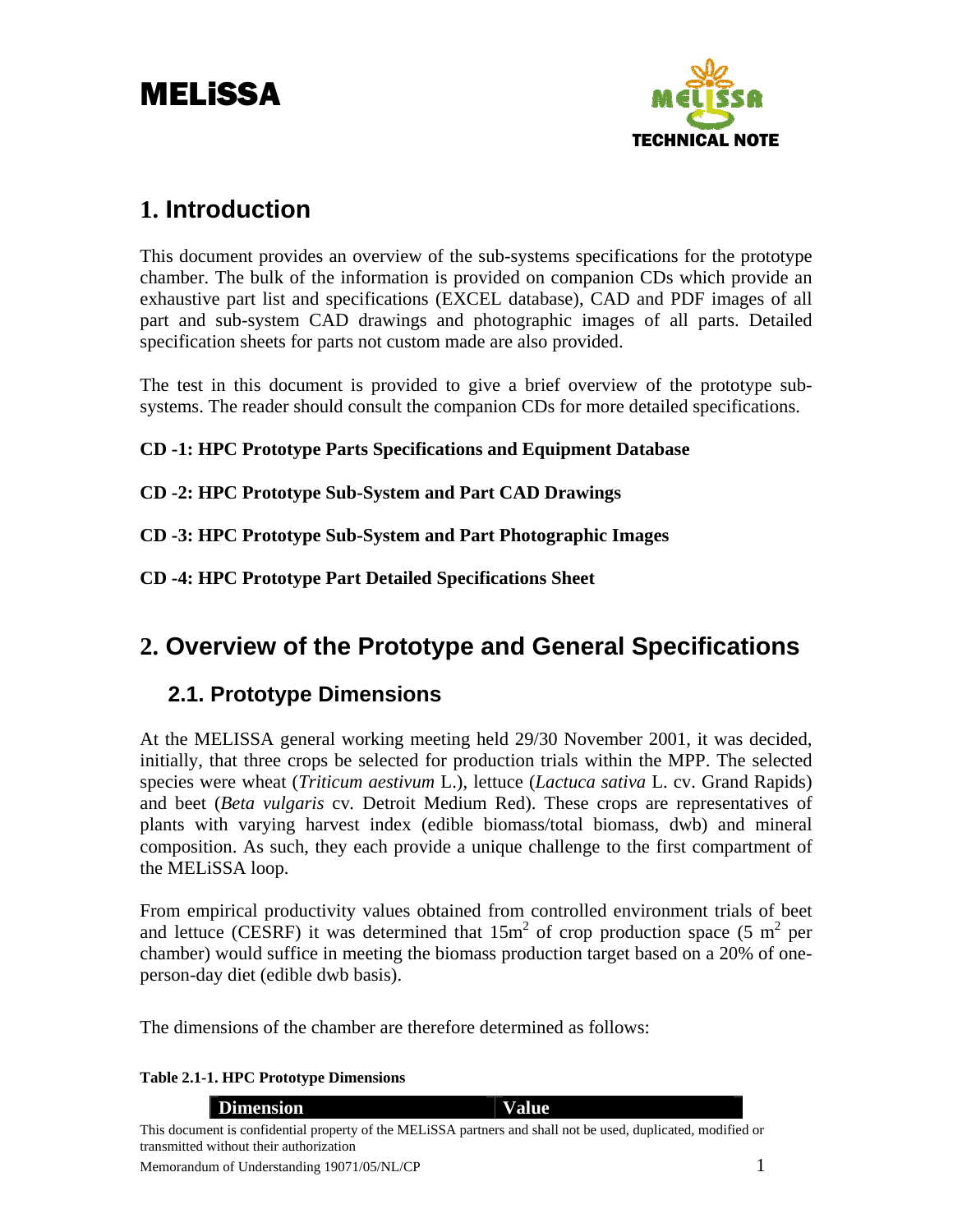<span id="page-4-0"></span>



| Total available production space | $5 \text{ m}^2$              |
|----------------------------------|------------------------------|
| <b>Chamber Length</b>            | 6 <sub>m</sub>               |
| Air lock length (each, including | 0.50 <sub>m</sub>            |
| interior door)                   |                              |
| Interior chamber/air-lock width  | 1 <sub>m</sub>               |
| Exterior chamber width (maximum  | $1.651 \text{ m}$            |
| room access width)               |                              |
| Width of air handling envelope   | $0.10$ m, $0.05$ m each side |
| (total for both chamber sides)   |                              |
| Chamber insulation width with    | $0.20 \text{ m}$             |
| aesthetic covering (each chamber |                              |
| side and trim)                   |                              |

According to the layout of the HPC prototype housing facility within the MPP, these dimensions would allow for a total end clearance of  $12 - 6$  m = 6 m (3 m either end, less benches and analytical system bay). The clearance on one side of the chamber may be seen in **Error! Reference source not found.**2.4-2. In the final proposed configuration, one long side of the chamber is exposed (to promote logistical tasks) and the other positioned against the facility wall or an adjacent HPC.

## **2.2. Materials**

The materials used for construction of the chamber were selected so as to minimize offgassing. They are also expected to be non-toxic to higher plants. A list of materials and their uses is shown below. This list applies to wetted parts on equipment not specifically mentioned below.

**Table 2.2-1. HPC materials, (1) Pure phenolic thermosetting resinous coating, (2) Fluoroelastomer heat resistant.** 

| <b>Chamber Part</b>                                              | <b>Materials</b>       |
|------------------------------------------------------------------|------------------------|
| Walls, floors, valves, air plumbing                              | Stainless steel 316    |
| Roof, windows                                                    | Tempered glass         |
| Liquid reservoirs and tubing                                     | Polypropylene (PP)     |
| Heat exchanger, motor parts, oxidation "Heresite" <sup>(1)</sup> |                        |
| barriers                                                         |                        |
| O-rings, solenoid seats                                          | "Viton" <sup>(2)</sup> |

## **2.3. Logistics**

The chamber is designed so as to promote efficient horticultural practice while allowing for change out of technologies should there be a desire for an upgrade. Additionally, an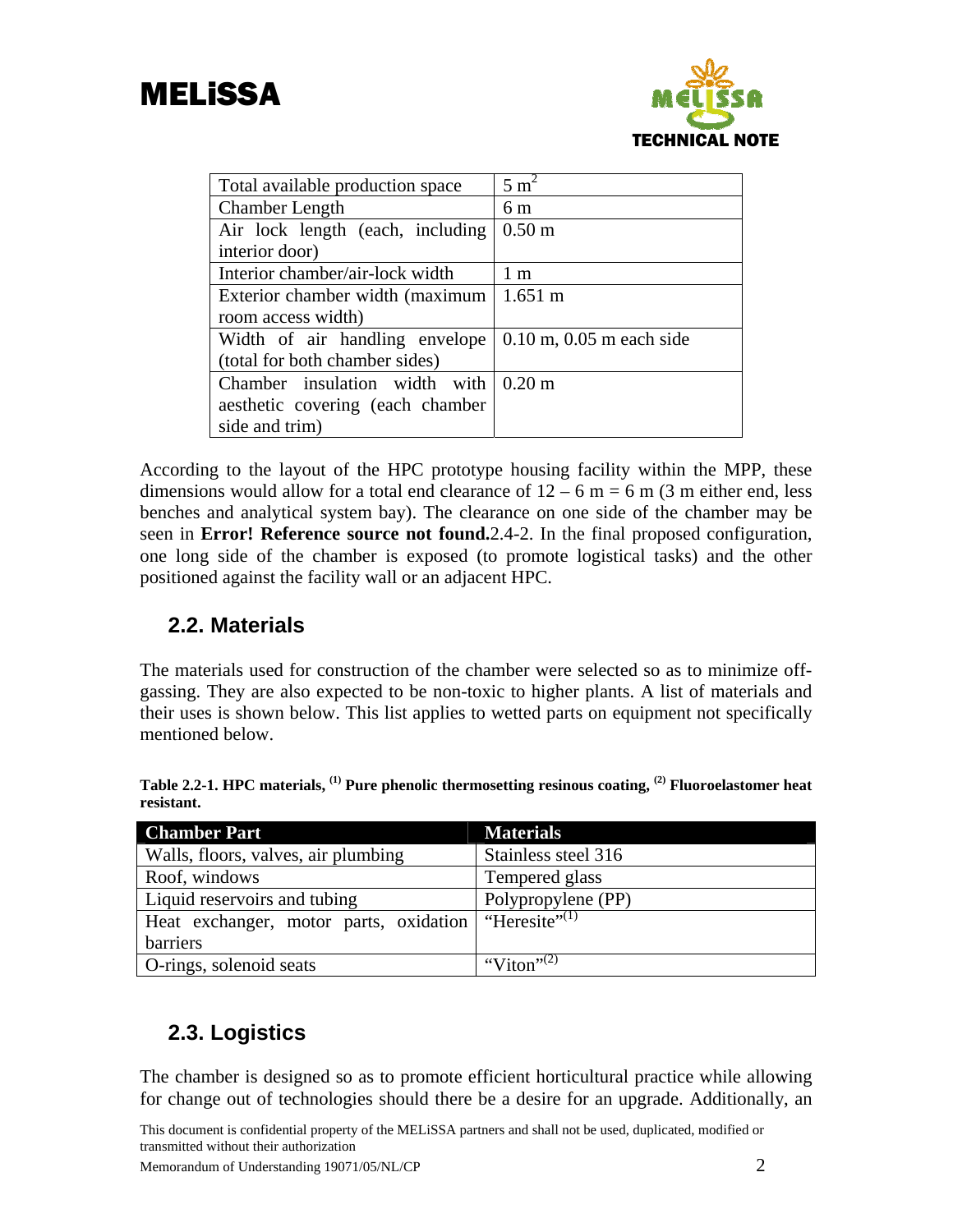<span id="page-5-0"></span>



access door with window have been included on the side of the chamber to facilitate chamber cleaning, diseased plant removal and other logistical tasks. Contact surfaces for the doors are sealed with Viton gaskets. The end air locks of the chamber are also fitted with glove boxes allowing access into the air lock interior when its external doors are closed. The glove boxes are positioned on the air lock access door so that the operator may easily reach across the air lock length (0,5 m).

## **2.4. Basic HPC structure**

The chamber has two access areas (air-locks) located at each of its ends. One is to be used in the seeding procedure and the other to be used in harvesting the mature plants. This configuration allows for a staged culture strategy and dampens the  $CO<sub>2</sub>$ sequestration dynamic associated with canopy development.

The hardware necessary for the operation of the chamber is situated below the growing area and air locks so as to improve space utilization efficiency in the area dedicated to the HPCs within the Pilot Plant facility.

The prototype chamber is divided into five areas  $(A100 - A500)$ . These include the lighting loft (A100), the hydroponics sub-system area (A200), the air handling volume (A300), chamber access (air lock) areas (A400) and the crop growing volume (A500) .

Missing : the list of process functions that will be allocated to a subsystem or system component : please include it for better understanding

The prototype subsystems are defined as the;

- Air-lock sub-system
- Atmospheric Control Sub-System
- Gas Analysis and Control Sub-System
- Hydroponics Sub-System
- Lighting Sub-System

The diagrams below provide and overview and schematics of the chamber: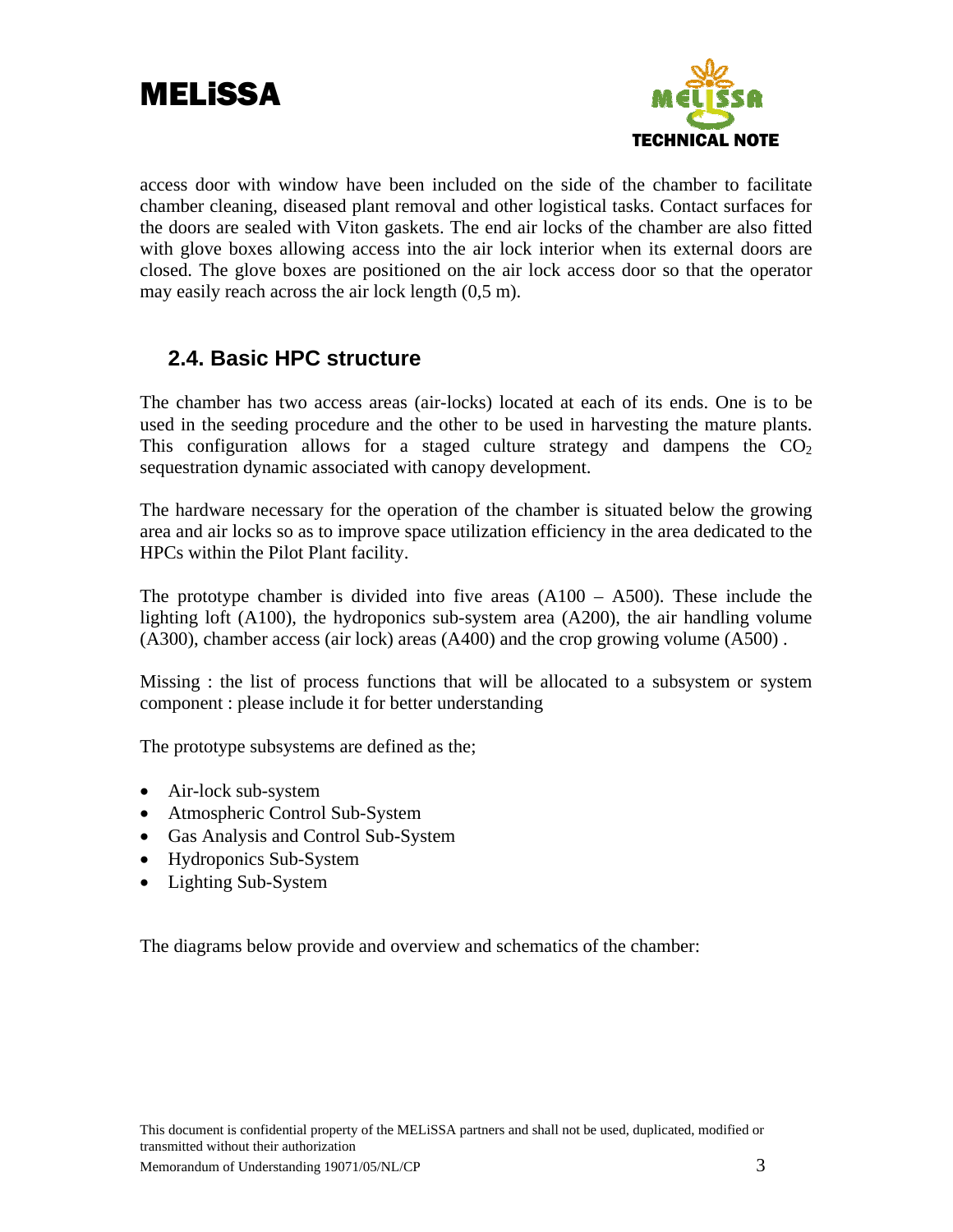<span id="page-6-0"></span>





**Figure 2.4-1. Schematic exterior view of the HPC prototype.** 

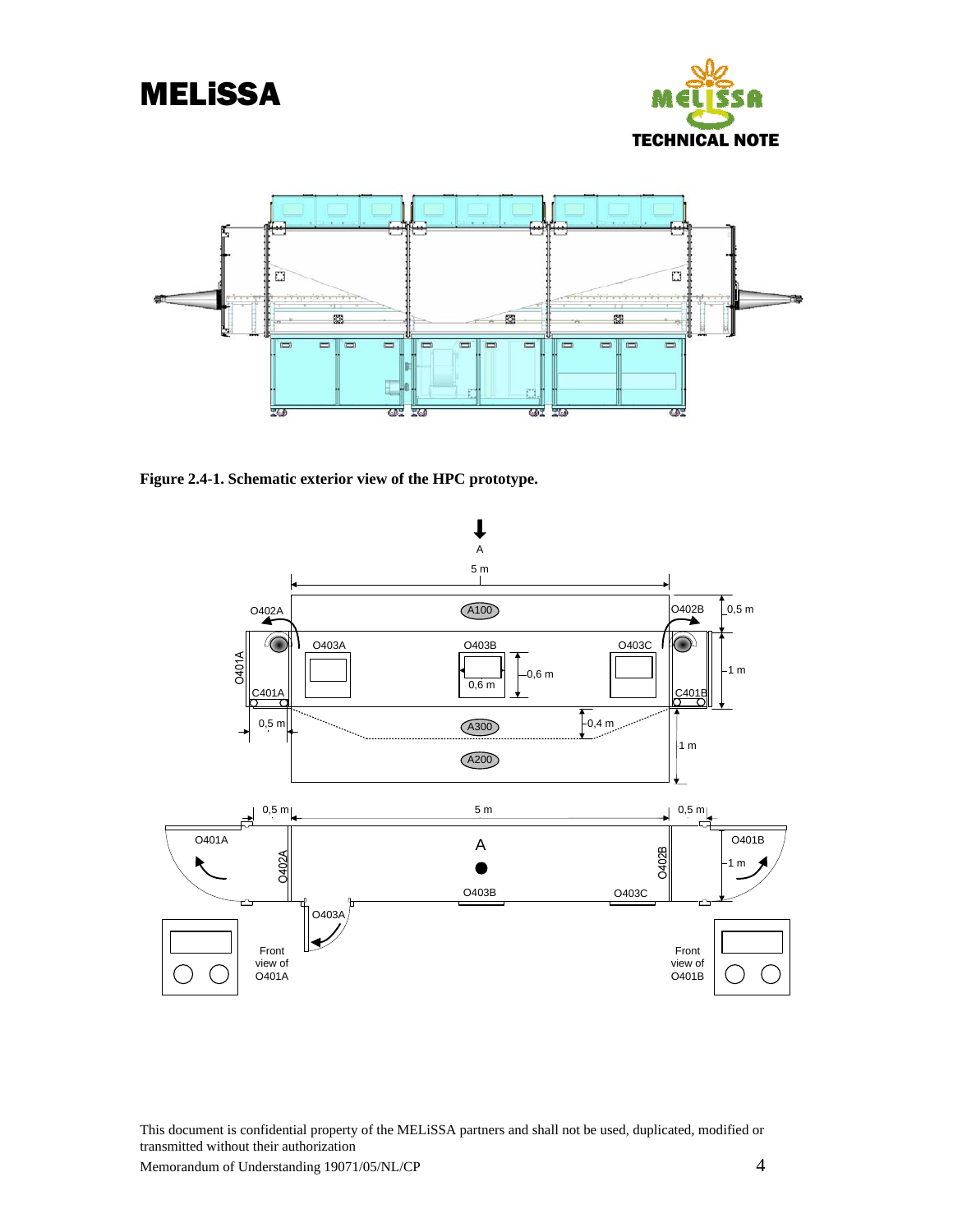

<span id="page-7-0"></span>

**Figure 2.4-2. Dimensioned diagram of the HPC 1 Prototype.**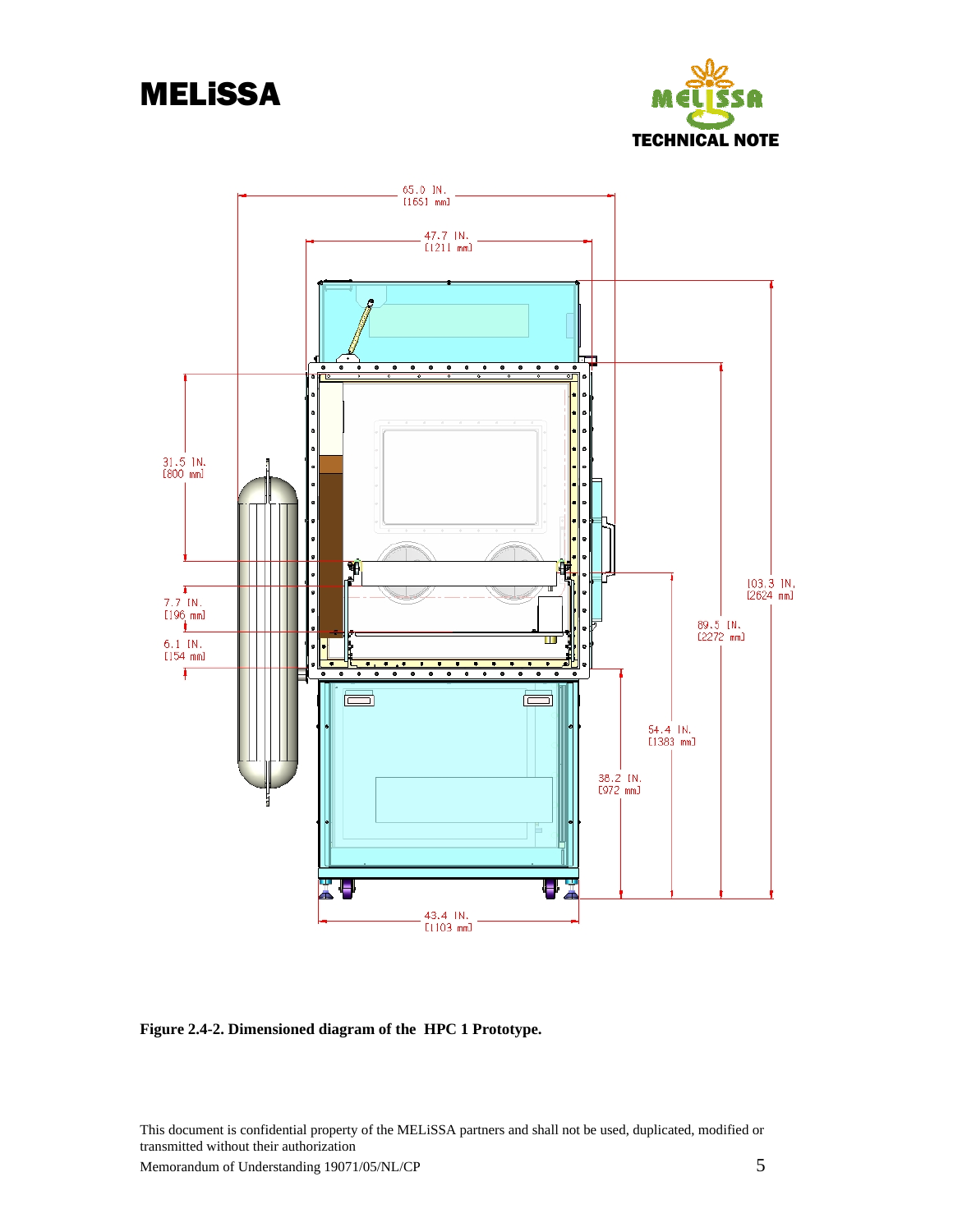<span id="page-8-0"></span>





**Figure 2.4-3. Exterior view diagram of the exterior of the higher plant chamber.** 

## **3. Functional Overview of the Prototype and Sub-System Diagrams**

### **3.1. Air-Lock Sub-system**

Access to the chamber growing area is gained through i) air-locks positioned at both chamber ends and ii) an access (exposed) on the chamber. The air locks are designed to reduce atmospheric leakage or cross contamination between the chamber interior and exterior during seeding and harvesting procedures. On the interior side of the air-lock there is a Teflon fabric door. The door is manually opened using a zipper. A diagrams of the air-locks is provided below.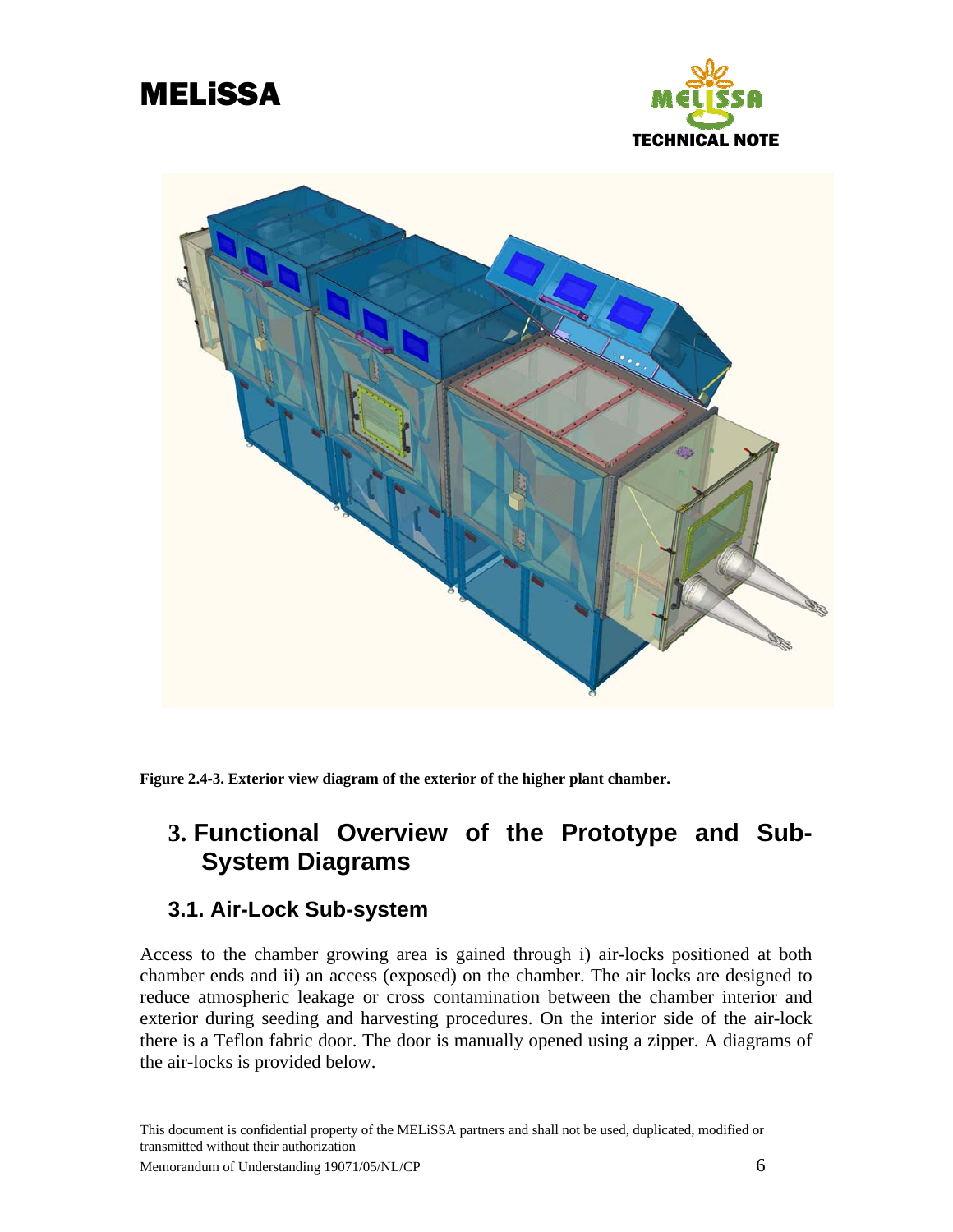<span id="page-9-0"></span>



During periodic cleaning of the HPC or to access the chamber interior in an emergency, the side panel may be opened. The access panel may be opened manually and will be fitted with gaskets and bolts/acorn nuts to ensure a seal against the exterior chamber wall when not in use. If chamber side panel is opened, the chamber will not remain sealed.



**Figure 3.1-1. Exterior view of the prototype air lock. Shown are the gloves, window and latches.** 

### **3.2. Atmospheric Control Sub-System - Temperature, Humidity, Pressure and Composition**

Air is conditioned for temperature and humidity and re-circulated inside the chamber. Externally supplied chilled water and hot water are to be circulated through sealed and "heresite" coated (baked oxidation barrier) heat (cold and hot) exchange coils mounted in an internal plenum at the base of the chamber. Condensate from the chilled water coil is to be collected on the condensate drip tray integrated into the chill water coil and is collected and measured in a condensate collection reservoir (20 L reservoir volume). The condensate water may then be pumped back into the hydroponics reservoir and/or to the crew compartment of the MELiSSA loop depending on demand.

A heresite coated main centrifugal blower is mounted in the plenum and distributes the air through a duct running the length and height of the back chamber wall and into the

This document is confidential property of the MELiSSA partners and shall not be used, duplicated, modified or transmitted without their authorization

Memorandum of Understanding 19071/05/NL/CP  $\overline{7}$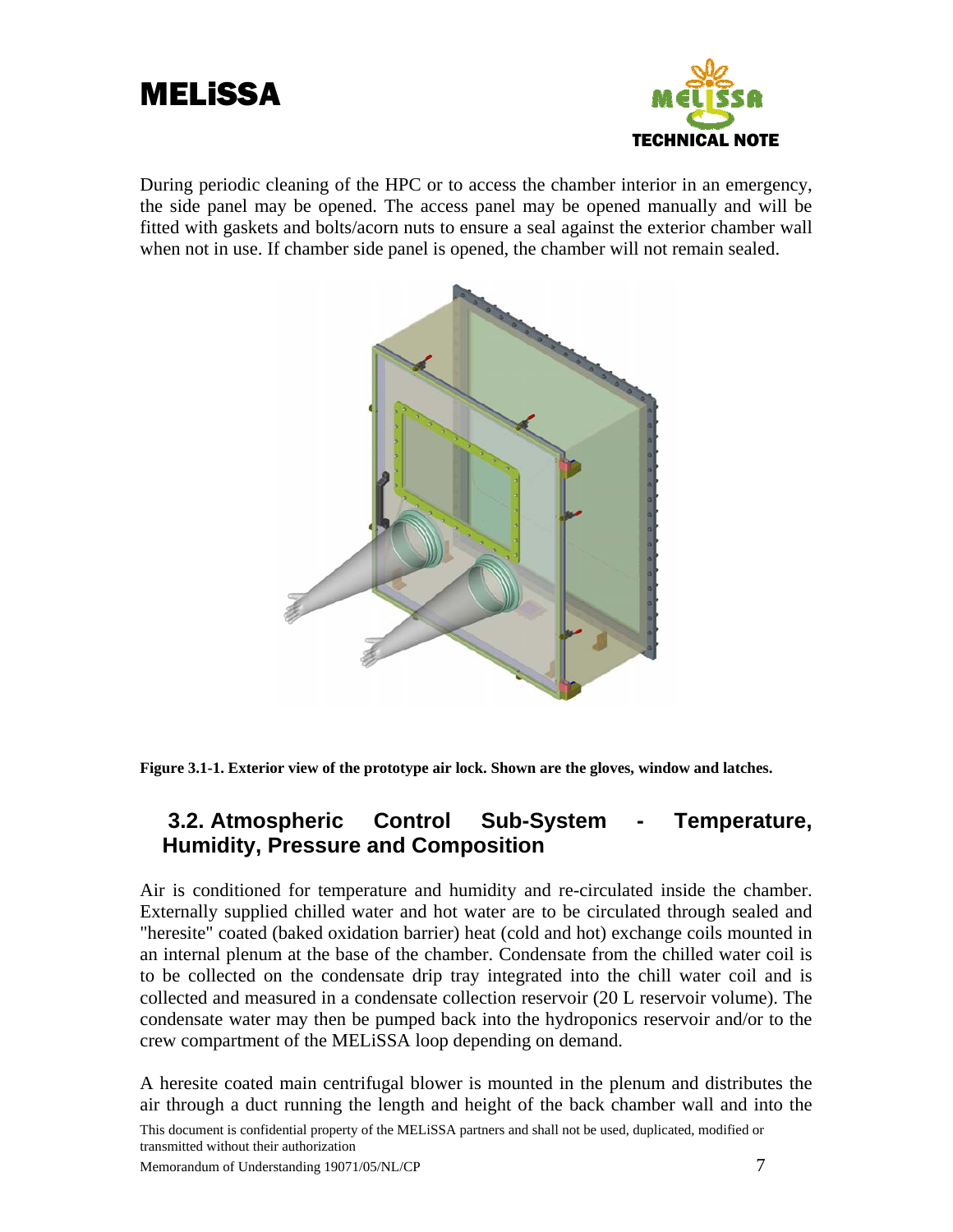<span id="page-10-0"></span>



chamber growing interior from outlets mounted an the upper interior wall. Modulated hot water and chilled water proportional valves ensure temperature and dehumidification control of the aerial environment. The motor and variable frequency drive controller for the blower are positioned on the outside of the chamber and connected to the blower shaft using a rotary feedthough shaft.

The chamber is fitted with three 200 litre double sealed Teflon bags positioned on the side of the chamber. The Teflon bags serve as a passive approach to atmospheric pressure management in the chamber since they will expand or contract with variable atmospheric volume within the chamber growing interior as associated with programmed diurnal temperature fluctuations. The bags are connected to the chamber growing volume by means of custom designed fittings. The total temperature range influencing gas volume in the chamber represented by a single bag capacity of 200 L (nominally filled at 100L) is about +6 degrees. Please recall required value to allow comparison.



**Figure 3.2-1. View of the air handling unit. Shown are the blower, hot and chilled water coils, the rotary fee-through shaft and the exterior mounted motor. The air intake is adjacent to the coils and the outlet is above the blower.**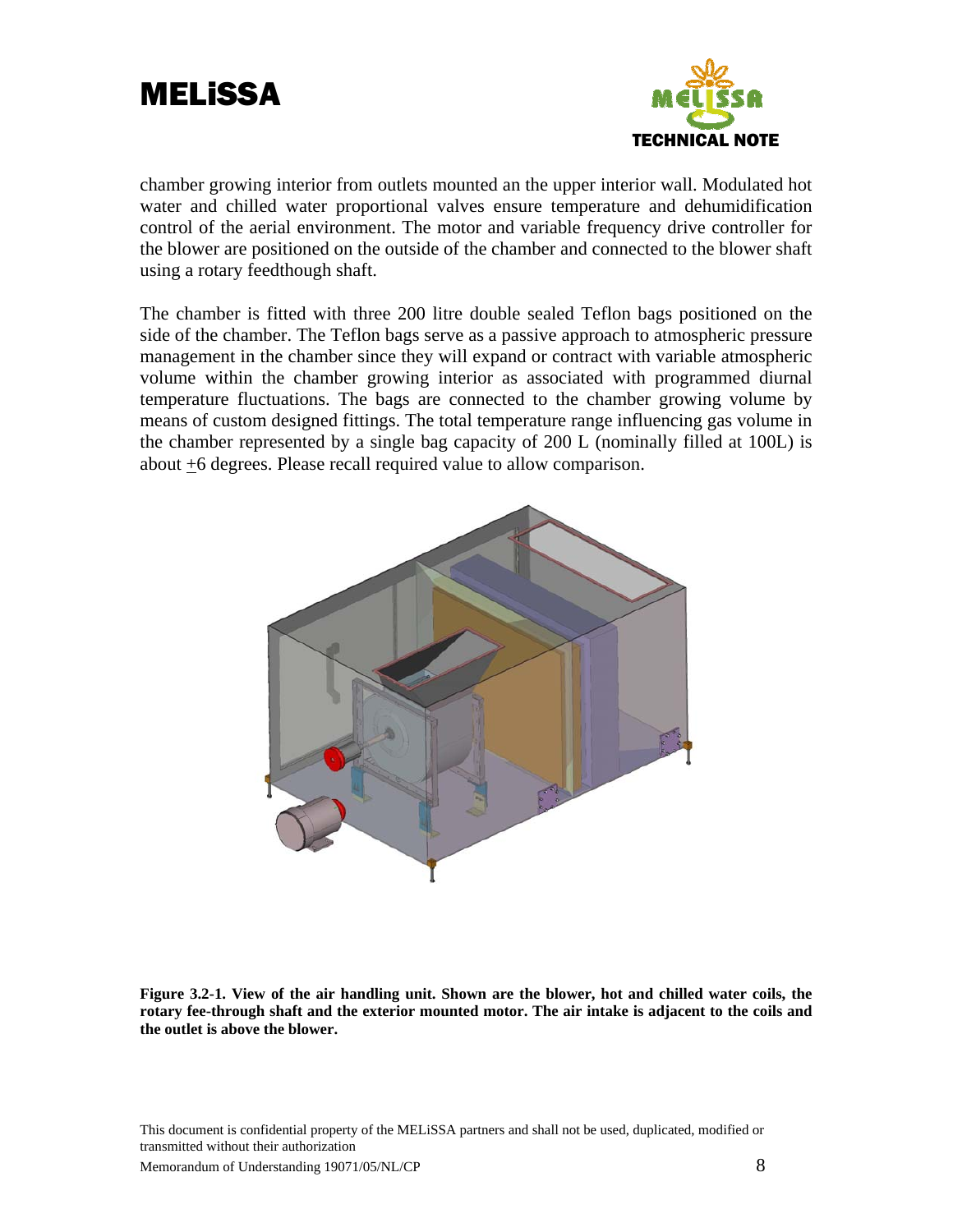

## <span id="page-11-0"></span>**3.3. Gas Analysis Sub-System**

The gas analysis sub-system primarily consists of an infra-red gas analyzer for CO2 and a paramagnetic analyzer for O2. Plumbing and fittings for gas sampling and return to the chamber interior also form part of this system.

The computer controller will maintain internal chamber  $CO<sub>2</sub>$  concentrations during the day-light hours so that any net carbon gain by the stand through photosynthetic activity is compensated for by injections from an external  $CO<sub>2</sub>$  tank. The tank may be commercially available bottled  $CO<sub>2</sub>$  or a reservoir of  $CO<sub>2</sub>$  collected from other MELiSSA compartments.

## **3.4. Hydroponics System Operation**

The nutrient requirements for the plants are supplied in a hydroponics medium stored in a polypropylene nutrient solution reservoir mounted on the underside the chamber. The solution is pumped into the chamber to the head of sloped polypropylene growing trays (trays) using a water cascade system. The chamber has a total length of 6 m and can therefore accommodate up to 22 trays. The trays are designed to accommodate a variety of root media as a substrate for the hydroponics solution including Rockwool<sup>©</sup>, expanded clay (Lecca<sup> $\circ$ </sup>) and newly developed biodegradable and inert media. The solution drains from each tray into a common collection trough via gravity. The collection trough (5m in length) then returns the solution back to the nutrient reservoir. The condition of the solution with respect to pH and electrical conductivity is monitored and adjusted continuously through measured injections of acid, base and/or various nutrient mixes.

No composition (removal or appearing of species) is expected due to plant growth ?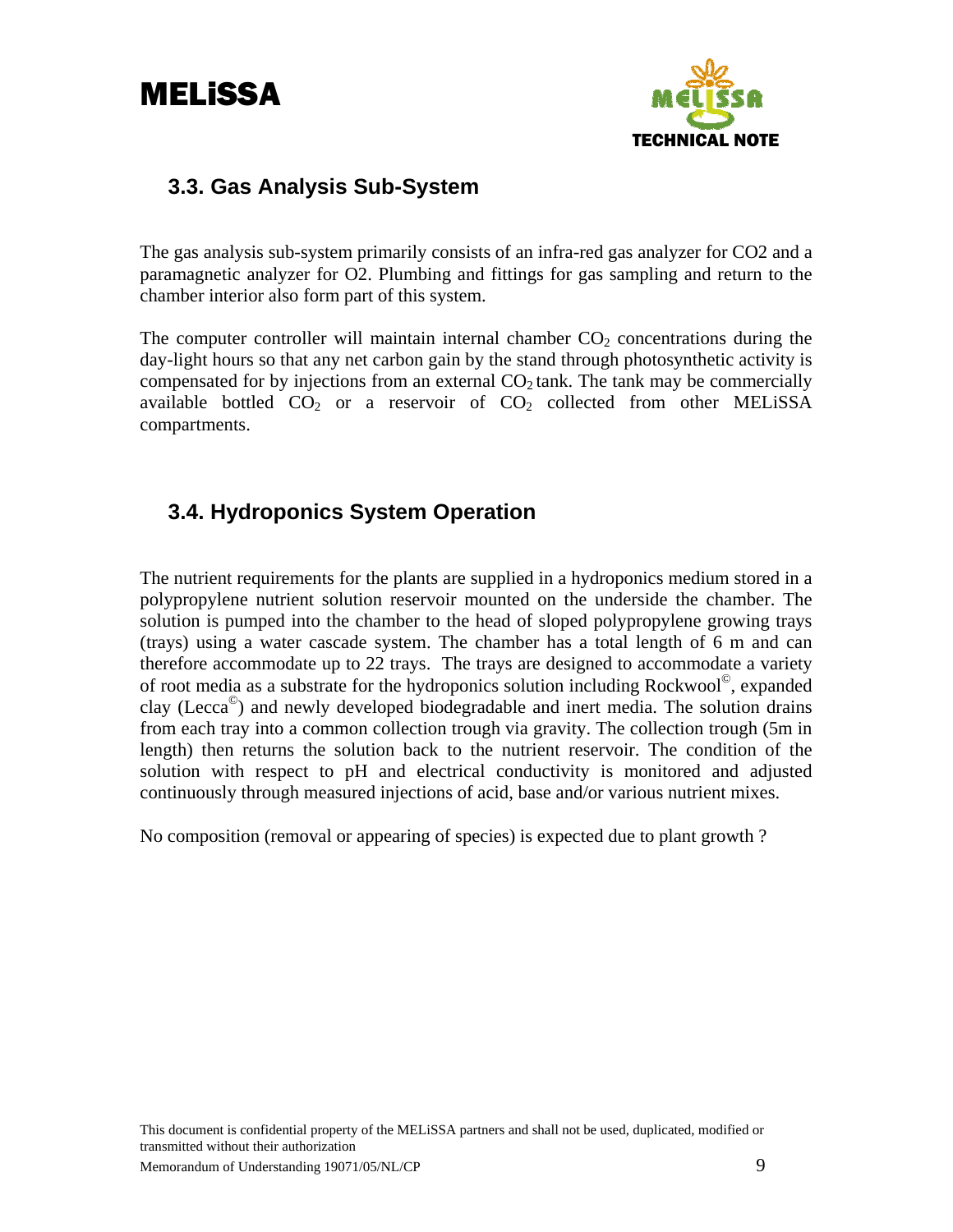<span id="page-12-0"></span>





**Figure 3.4-1. View of the plant growing tray conveyers.** 



**Figure 3.4-1. Detailed view of the plant growing tray conveyers.**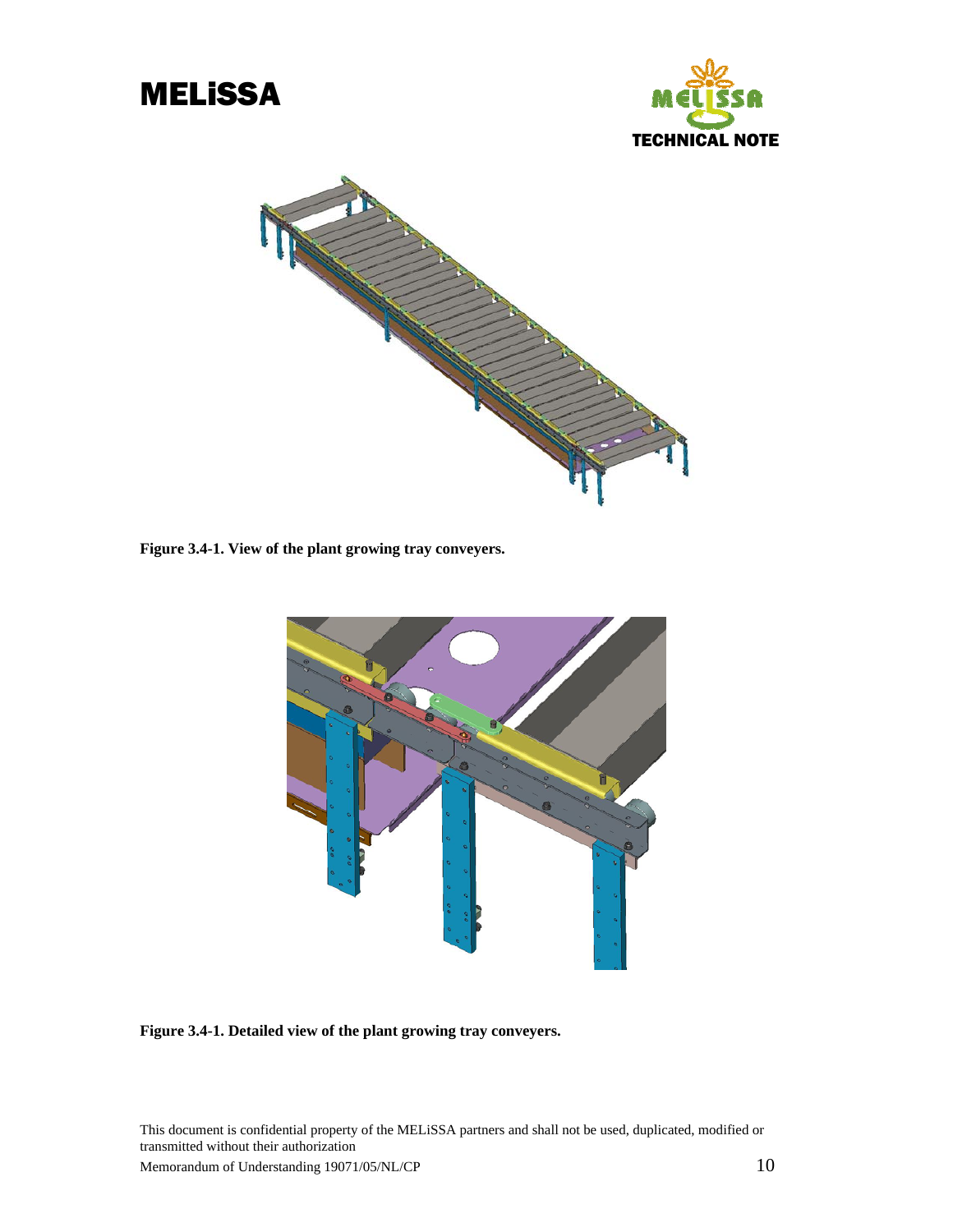

<span id="page-13-0"></span>

**Figure 3.4-2. Detailed view of the plant growing trays.** 

## **3.5. Lighting System Operation**

The plant growth chamber is equipped with 9 x  $600W$  HPS and 3 x  $400W$  MH lamps externally mounted overhead to provide illumination through a 10 mm tempered glass roof. Initially static ballasts will be used. This means that light intensity can not be attenuated through power supply regulation to the ballasts. Therefore, light intensity control will be discrete with binary (on/off) operation of the lamps to achieve desired illumination levels.

The lighting system includes a lamp loft with fans for temperature control. A diagram of the lamp loft assembly is provided below.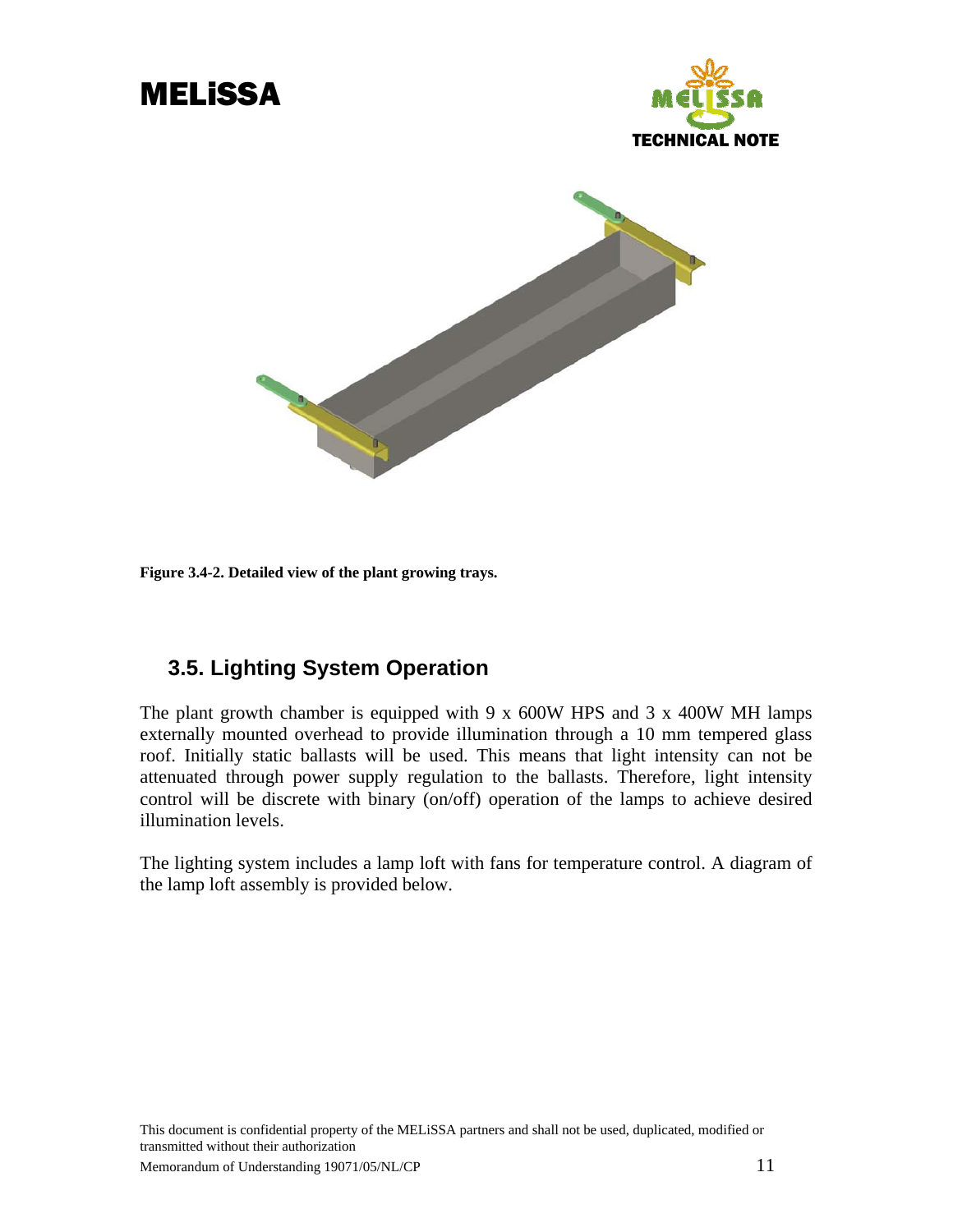<span id="page-14-0"></span>

**Figure 3.5-1. Lamp Loft cover. Shown are the exhaust fans and vents, hinges and support handle.**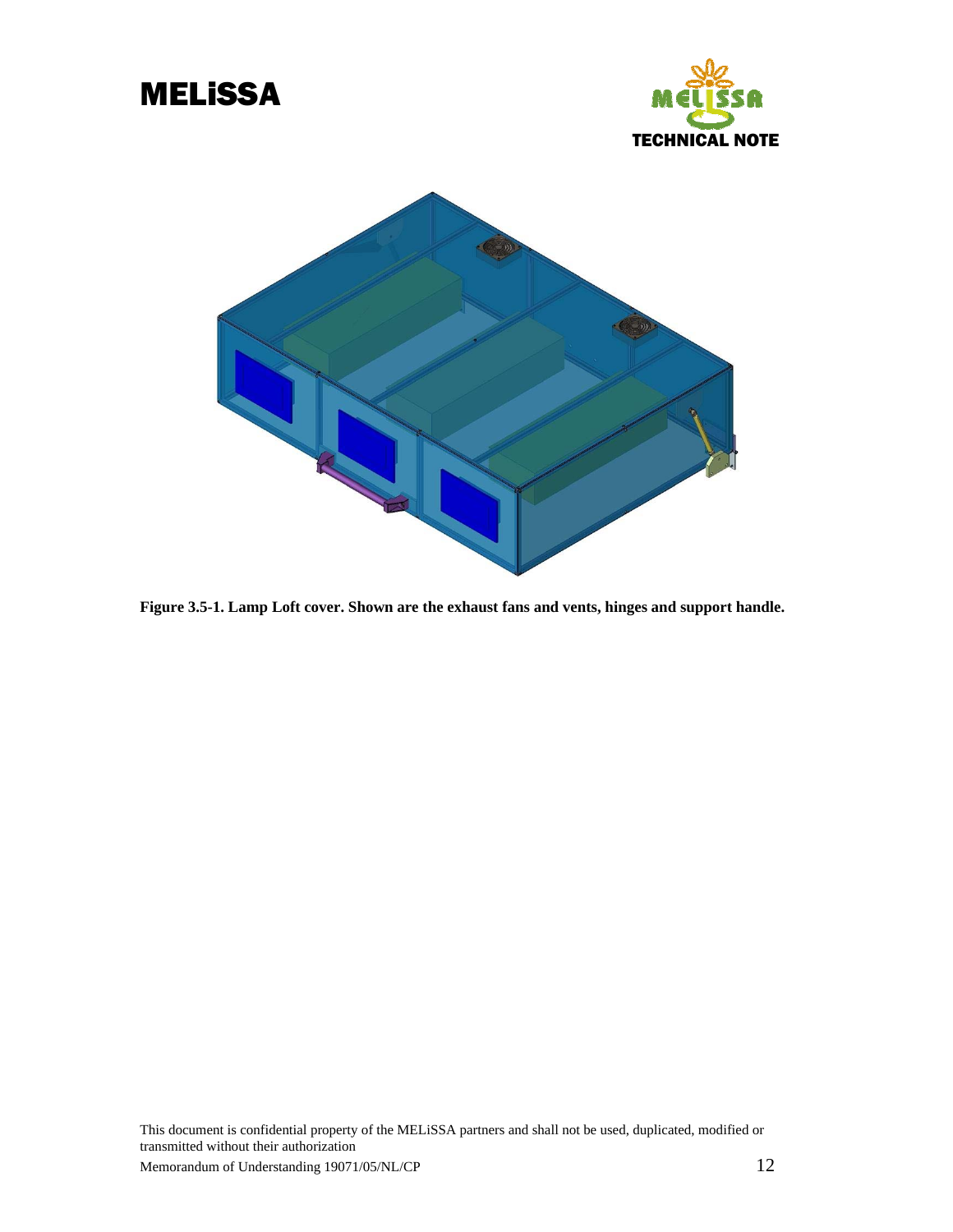

# <span id="page-15-0"></span>**4. HPC Prototype Technical Specifications**

The full set of HPC prototype technical specifications is provided on 4 companion CD-ROMS. The contents of the CD-ROMS are outlined below;

### **Companion CD-ROM 1 – Parts Specifications and Equipment Database**

The first CD-ROM contains an EXCEL based database of all prototype chamber plant parts including mechanical hardware, sensors, actuators and fittings. Fields in the database include;

- Common name
- Part type classification (sensor, mechanical etc.)
- Quantity of parts supplied by CESRF
- Voltage specification
- Phase specification
- Frequency Specification
- Operational range
- Operational conditions tolerance
- Fitting sizes
- A list of allied parts
- Manufacturer
- Model number
- Supplier (if different from manufacturer)
- Weight
- Dimensions
- Materials of construction/wetted parts
- Name of linked CAD drawing file
- Name of linked photographic file

### **Companion CD-ROM 2 – CAD Drawings**

The second CD-ROM contains PDF and CAD drawing files for all parts used in each sub-system, using the file naming convention supplied in the EXCEL database (above)

### **Companion CD-ROM 3 – Photographic Database**

The third CD-ROM contains jpeg image files for all parts used in each sub-system, using the file naming convention supplied in the EXCEL database (above)

### **Companion CD-ROM 4 - HPC Detailed Specifications Sheet**

This document is confidential property of the MELiSSA partners and shall not be used, duplicated, modified or transmitted without their authorization Memorandum of Understanding 19071/05/NL/CP  $13$